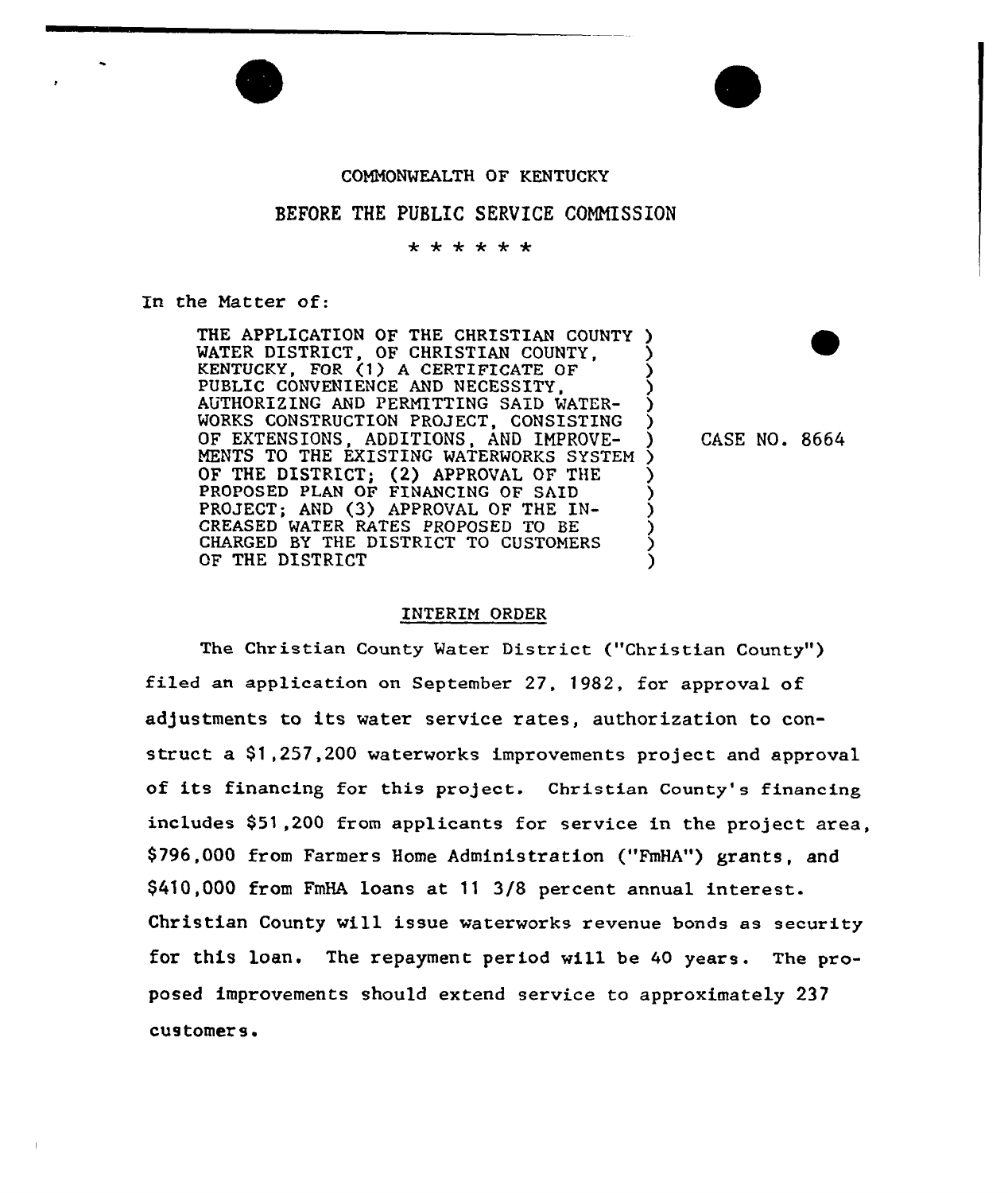Plans and specifications for the proposed improvements as prepared by Community Program Consultants, Inc., of Paducah, Kentucky, and J. T. Blankinship & Associates at Murphysboro,  $\cdot$ Illinois, ("Engineer s") have been approved by the Division of Water of the Natural Resources and Environmental Protection Cabinet.

<sup>A</sup> hearing on Christian County's proposed construction, financing and rates was held in Frankfort, Kentucky, on April 5, 1983. There were no intervenors and no protests were entered. This Interim Order will address the construction and financing portion of the application. <sup>A</sup> subsequent Order will address Christian County's rate adjustment proposals.

The Public Service Commission, after consideration of the application and evidence of xecord and being advised, Is of the opinion and finds that:

1. The water service needs on Highway <sup>107</sup> between the tap for Line D at Dogwood and the Pressure Control Station near Fearsville require a 6-inch line to provide adequate flow and pressure instead of a 4-inch line as proposed. Changing this approximate 10,100 feet of line from 4-inch to 6-inch would increase the cost of construction by about \$9,292.

2. With the substitution of a 6-inch line in accordance with finding number <sup>1</sup> herein, public convenience and necessity require that the construction proposed in the application and record be performed and that a certificate of public convenience and necessity be granted.

 $-2-$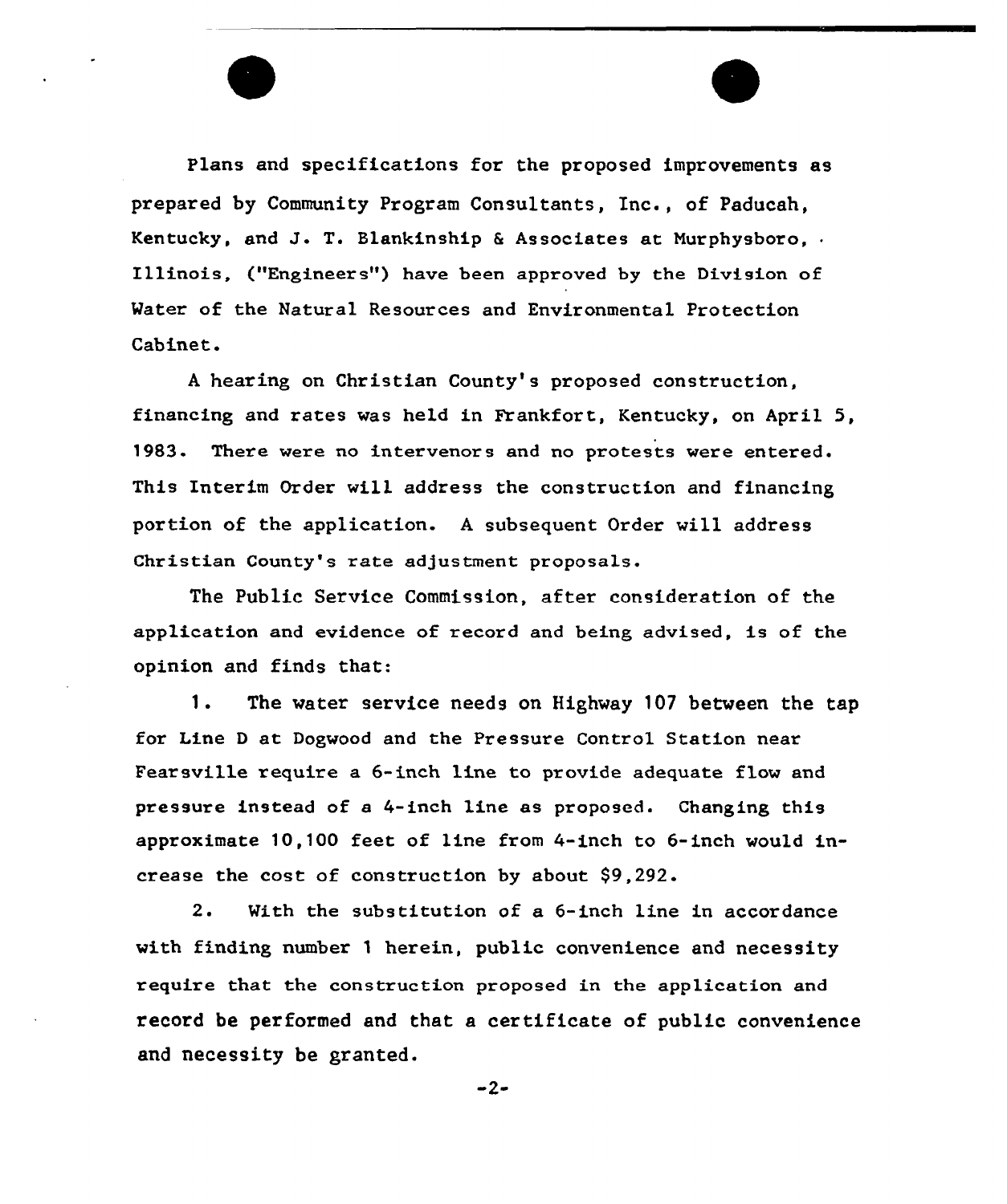3. The approved construction includes about 28.8 miles of water mains, a pump station and a 75,000-gallon water storage tank and miscellaneous appurtenances thereto. The low bids received for the proposed work totaled \$700,260 which will require about \$ 1,257,200 after allowances are made for fees, contingencies and other indirect costs.

4 Any deviations from the approved construction which could adversely affect service to any customer should be subject to prior approval of this Commission.

5. The proposed borrowing of \$410,000 is for lawful objects within the corporate purposes of Christian County, is necessary and appropriate for and consistent with the proper performance of services to the public by Christian County, will not impair its ability to perform these services and is reasonably necessary and appropriate for such purposes.

6. The financing secured by Christian County for this project will be needed to pay for the work herein approved and recommended. Christian County's financing plan should, therefore, be approved

7. Christian County should furnish duly verified documentation of the total cost of this project including the cost of construction and all other capitalized costs (engineering, legal, administrative, etc.) within <sup>60</sup> days of the date that construction is substantially completed.

8. Christian County's contract with its Engineers should require the provision of full-time resident inspection under the general supervision of a professional engineer with a Kentucky

 $-3-$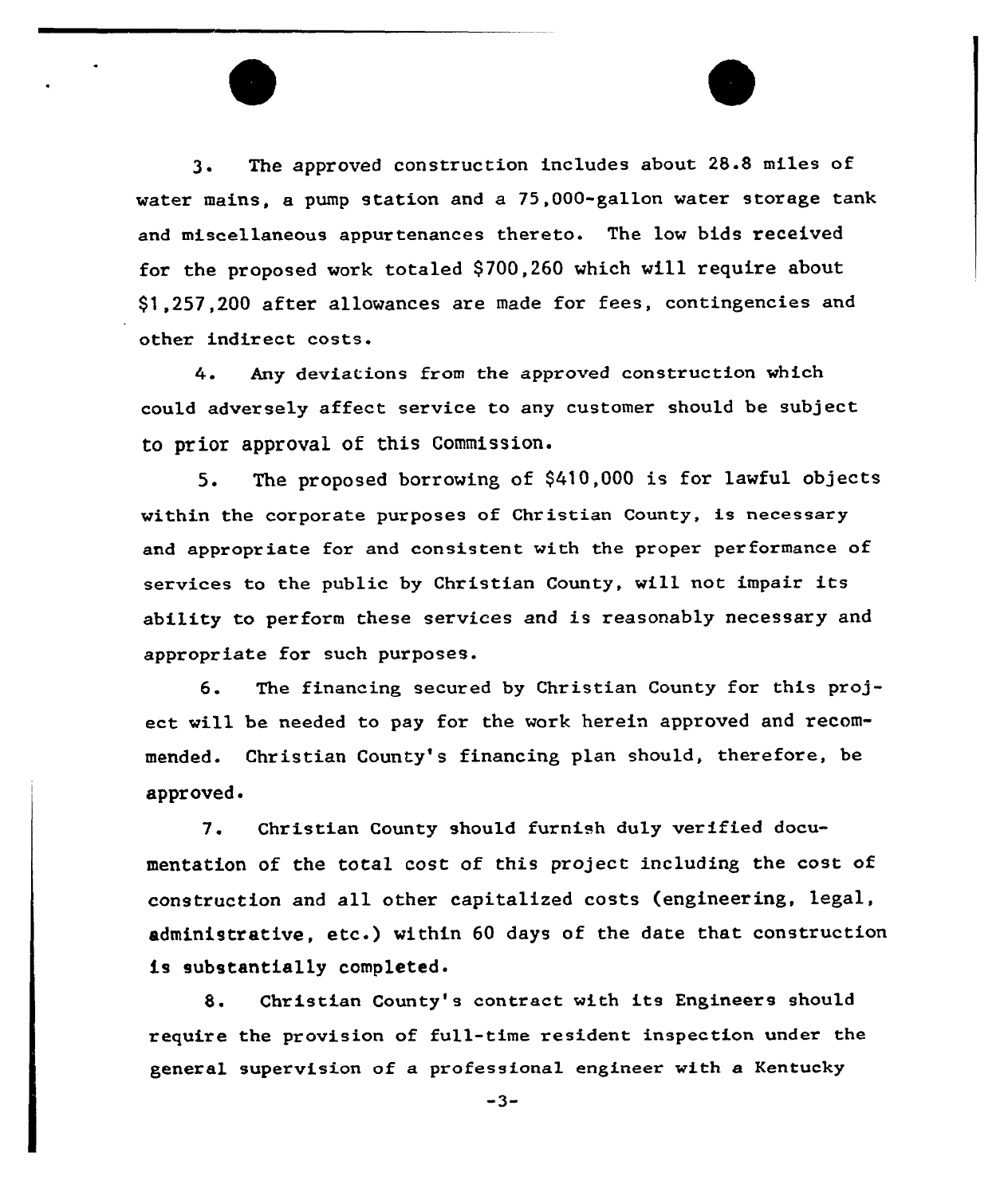registration in civil or mechanical engineering. This supervision and inspection should insure that the construction work is done in accordance with the contract plans and specifications and in conformance with the best practices of the construction trades involved in the project.

9. Christian County should require the Engineers to furnish a copy of the record plans and a signed statement that the construction has been satisfactorily completed in accordance with the contract plans and specifications within 60 days of the date of substantial completion of this construction.

10. A 5/8" x 3/4" meter should be the standard customer service meter and should be installed at all points of service unless the customer provides sufficient justification for the installation of a larger meter. Further, any customer with a larger meter, with the exception of special contract customers, should pay for the service in accordance with Christian County's approved meter size rate schedule.

 $11.$ Christian County should file with the Commission a copy of all contractual agreements for the provision of services or the purchase of services which are subject to the approval of this Commission.

IT IS THEREFORE ORDERED that Christian County be and it hereby is granted a certificate of public convenience and necessity to proceed with the waterworks improvements project set forth in the plans and specifications of record herein an the condition that the line size change be made in accordance with finding number <sup>1</sup> herein.

 $-4-$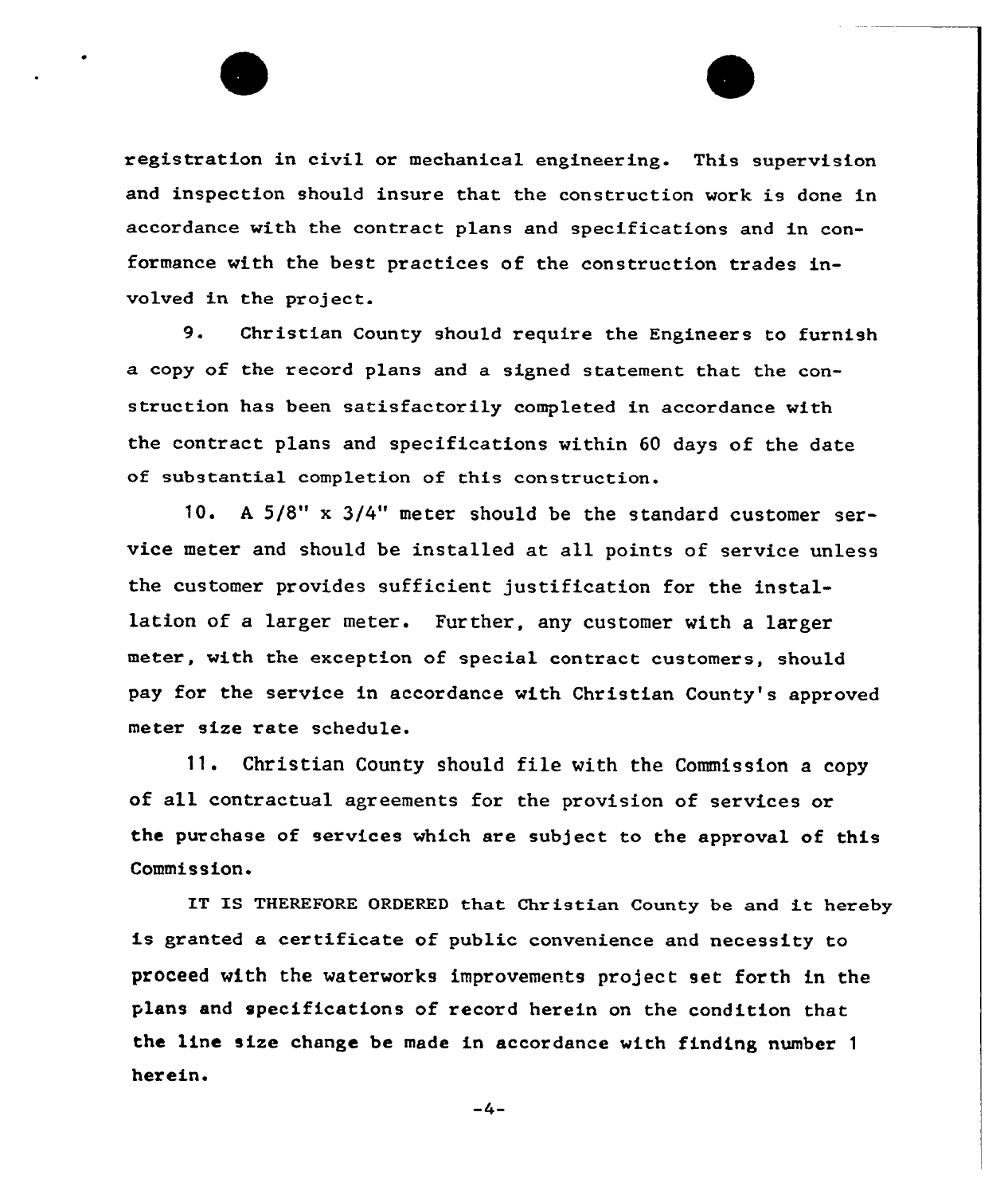IT IS FURTHER ORDERED that any deviations from the approved construction that could adversely affect service to any customer shall be subject to the prior approval of this Commission.

IT IS FURTHER ORDERED that Christian County's plan for financing its construction work in the amount of 91,257,200, including a 40-year loan of \$410,000 at 11 3l8 percent interest from the FmHA, be and it hereby is approved.

IT IS FURTHER ORDERED that Christian County shall file with the Commission duly verified documentation which shows the total costs of construction herein certificated including all capitalized costs (engineering, legal, administrative, etc.) within <sup>60</sup> days of the date that construction is substantially completed.

IT IS FURTHER ORDERED that the contract between Christian County and its Engineers shall require the provision of full-time resident inspection under the general supervision of a professional engineer with a Kentucky registration in civil or mechanical engineering. This supervision and inspection shall insure that the construction work is done in accordance with the contract plans and specifications and in conformance with the best practices of the construction trades involved in the project.

IT IS FURTHER ORDERED that Christian County shall require the Engineers to furnish to the Commission a copy of the record drawings and a signed statement that the construction has been satisfactorily completed and done in accordance with the contract plans and specifications within 60 days of the date of substantial completion of the proposed construction.

-5-